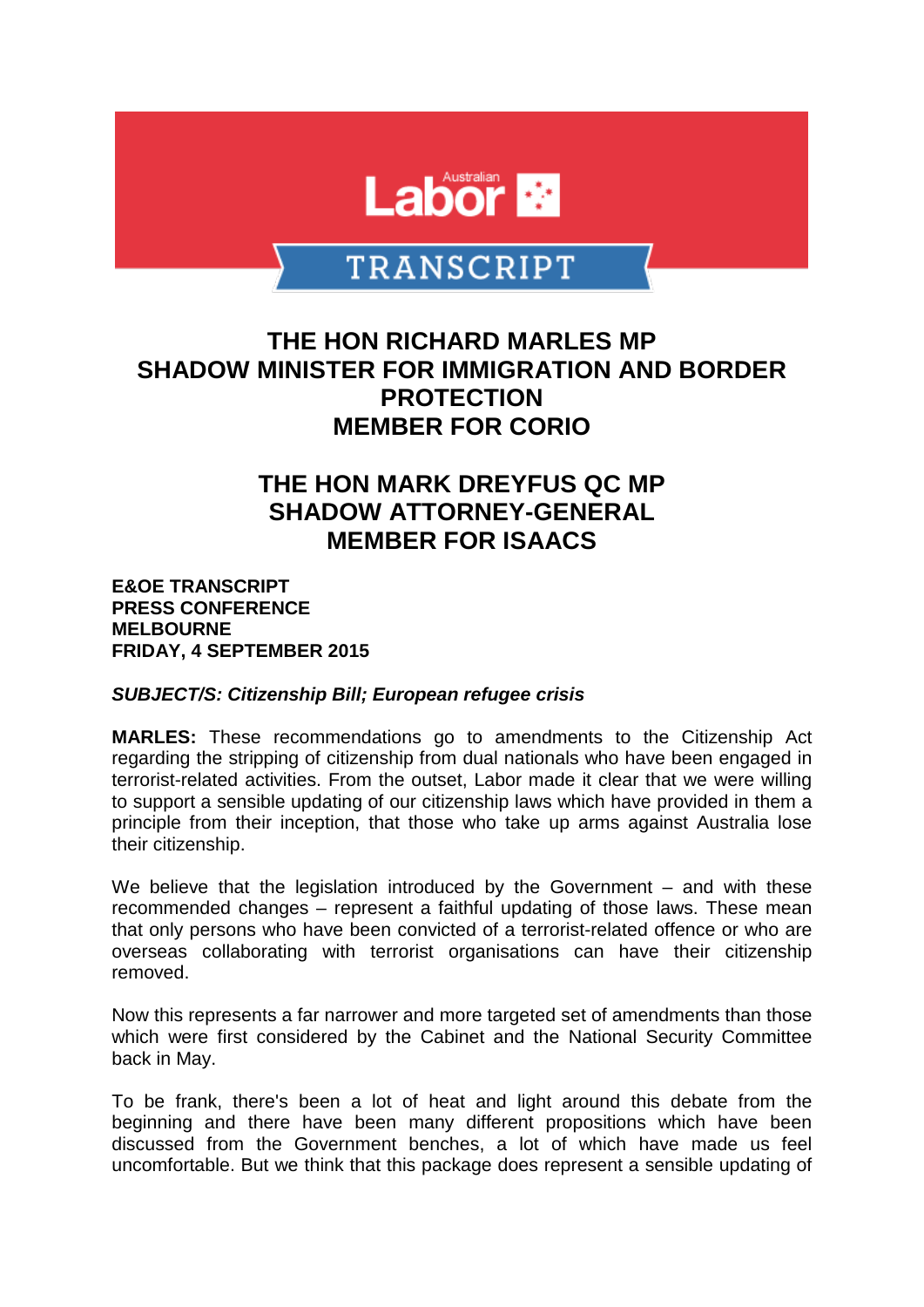our laws which deals with a legitimate national security concern. And that is that we have a comparatively large number of Australians today who are fighting in Syria and Iraq in that conflict and when that conflict is over, the relationship between those people and our country will confront us with difficult issues that we will have to face.

The Parliament's been dealing with this over the last couple of years, the foreign fighters legislation is an example of that, and these amendments, this package represents another tool that we can provide to our national security agencies which allow them to keep us safe.

At the same time, there has been considerable anxiety amongst many Australians that this debate somehow renders dual citizens lesser Australians. This must never be the case and be Labor will never allow this to be so. Dual citizens are just as Australian as anybody else, and it is very important that nothing that is put before the Parliament seeks to erode that principle. We believe that this package honours the status of all Australians while dealing with a difficult issue.

Now there have been a number of constitutional questions that have been raised by legal experts during the course of the hearings of the Committee. We frankly retain some anxiety in relation to the constitutionality of this legislation, but we note the letter that has been provided to the Committee by the Attorney-General assuring the Government's confidence in the constitutionality of this Bill. It would have been better if the Solicitor-General's advice had been provided to the Committee, but given the national security issues involved in this, we're not about to stand in the way of this legislation on that issue.

Suffice to say at the end of the day, it is for the Government to ensure legislation it puts before the Parliament is constitutional. Constitutionality is the Government's issue.

Now the Shadow Attorney-General has played a critical part in the work of the Committee and Mark will speak to you in a moment, but I do want to thank Mark for to the work he has played. I want to thank Dan Tehan and Anthony Byrne the deputy chair and indeed all the members of the Committee for I think the very sensitive way in which they've engaged with a difficult problem in a bipartisan and constructive way. After Mark's spoken will take some questions and I'll also make an additional comment about the situation in Europe.

**DREYFUS:** Thanks, Richard. Just before we go to questions, I wanted to make a point about the process, where to from here?

The Government will now consider the recommendations which, of course, are made on a bipartisan and unanimous basis in this report. Labor of course has to await the Government's response and then if the Government decides to accept these recommendations, to look at the way in which the Government has redrafted the Bill and brought that into the Parliament. It has to go through our party processes. Once the Government has announced that decision, whether to accept the recommendations and we have to look at the detailed provisions, the redrafting of the Bill to make sure it properly reflects the recommendations if that's what the Government decides.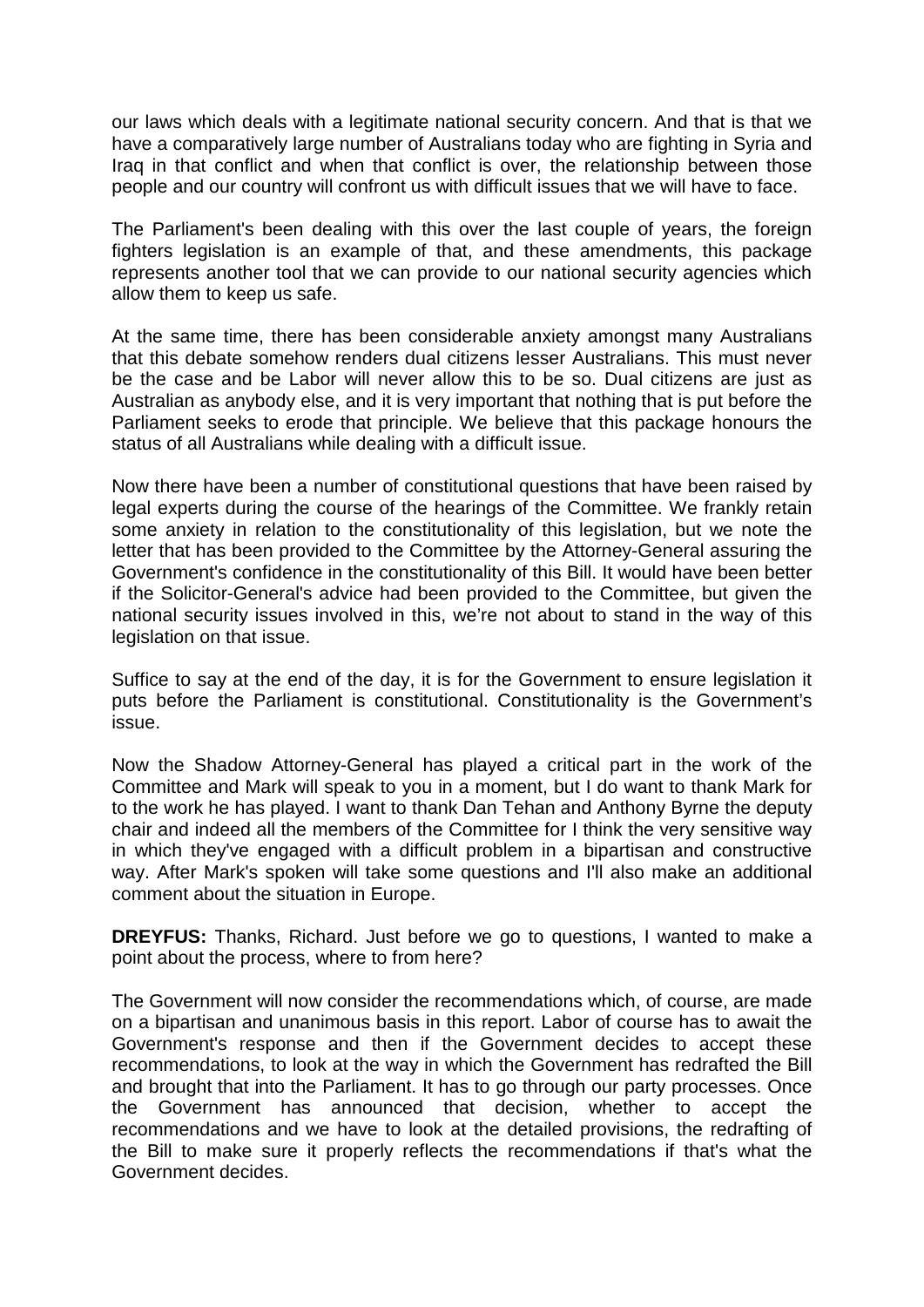As Richard's indicated, we did have concerns about the constitutionality of the Bill as it was brought to the Parliament on 24 June. An array of the leading constitutional experts in Australia made written submissions to the Intelligence Committee and came and gave evidence at the hearing conducted by the Intelligence Committee. That raised some very serious concerns about the constitutionality of this Bill. Whether, in fact, it would be struck down by the High Court.

Our concerns have not been fully met by what are pretty much flat assurances from the Government. We asked the Government to release the Solicitor-General's advice. The Government's declined to do that. We asked for the Government to try to explain in some other way why those concerns ought not be considered. We do take very seriously the role of the Parliament in making sure that all Bills that pass through the Parliament are constitutional, course, are effective because, of course, an unconstitutional Bill is a Bill that doesn't work, it won't be effective.

We've had to rely on the assurances that the Government when has provided, but you'll see when you read the detail of the report that our concerns there of the Government; regret that the Government hasn't better explained why in the Government's view the Bill is constitutional, that remains. Any questions?

**REPORTER:** What sort of retreat is this from the Government from its initial proposal which were basically giving the Minister [inaudible]?

**DREYFUS:** Assuming that the Government accepts these recommendations of the Intelligence Committee, what this marks is a much greater degree of clarity about the discretion that the minister is going to exercise. It's a significant refinement and a narrowing in some respects of the Bill the Government brought to the Parliament.

For example, the conduct provisions will only be used against someone who is overseas. There's quite a sharp division in the Bill now, if the Government accepts the recommendations, someone who is in Australia will only be able removed to have their citizenship removed if they are convicted of an offence, and the list has been shortened. And they will have to be sentenced to six years' imprisonment.

That's a significant refinement of the Bill. But in direct answer to powers your question, the Minister's powers are now - if the recommendations are accepted going to be made a great deal clearer. It's now made clear if these recommendations are accepted, that any Australian citizen who loses their citizenship will have to get notice, will have to get reasons and there's a clear right to judicial review that will be spelt out in the Bill.

**REPORTER:** You've previously said you believe people should be brought back from overseas to face trial, why have you changed your mind?

**DREYFUS:** I haven't changed my mind, I was answering a question about how someone is to be convicted and I answered correctly, to be convicted you'd have to be brought back here. I haven't changed my mind at all and as I said a moment ago, this Bill – if the recommendations are accepted and it's changed in accordance with the recommendations – will make it clear that for someone in Australia there'll need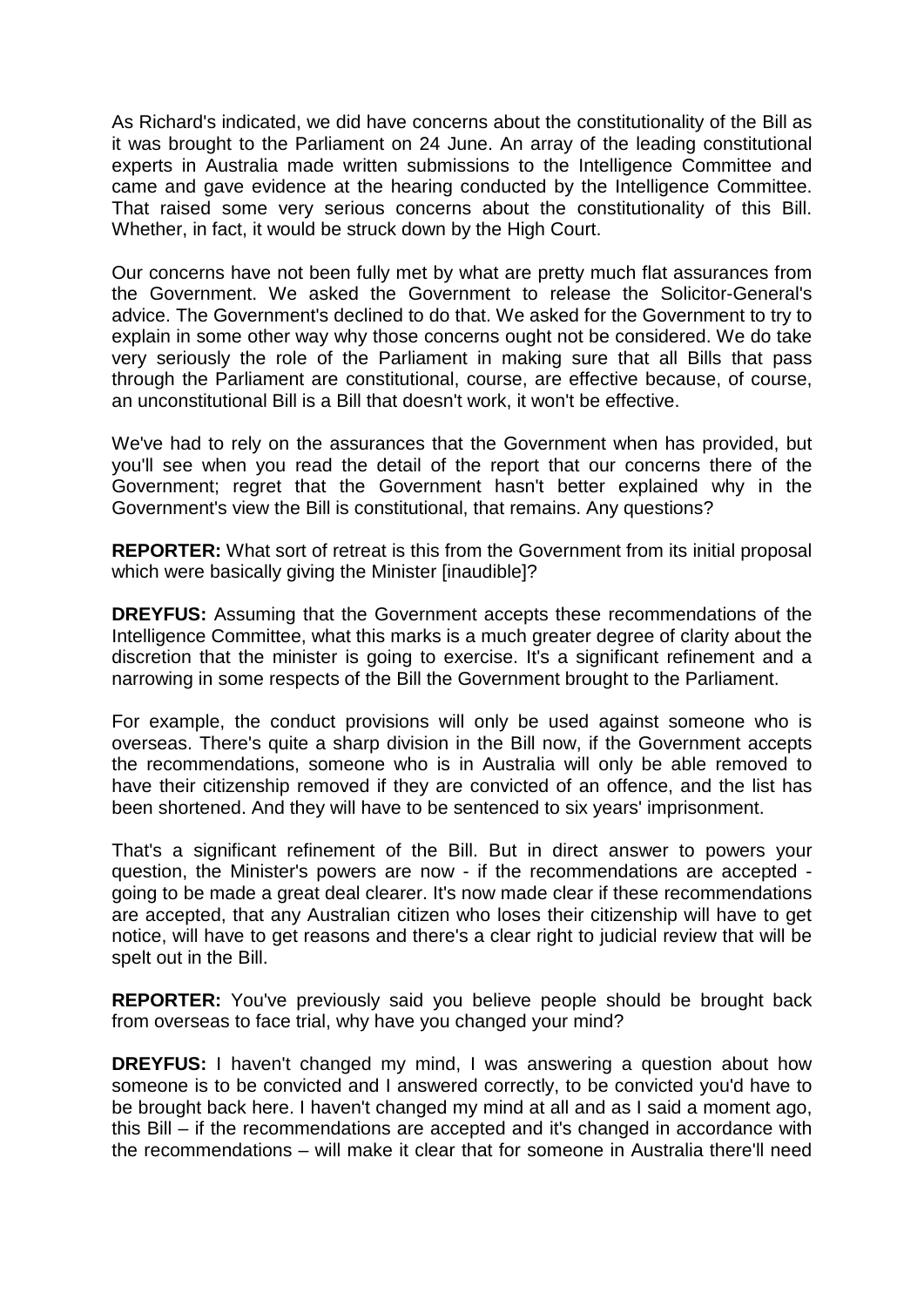to be a conviction followed by a Minister exercising a discretion as to whether or not that person's citizenship is to be cancelled.

In respect of someone who's overseas, there's a conduct-based provision.

**REPORTER:** Will you only back it if those recommendations are adopted?

**DREYFUS:** Well, I think... Richard?

**MARLES:** We're responding today to recommendations of the Committee which we think – combined with the original legislation that's been introduced into the Parliament – represent a sensible package.

It is in our view, critical that these recommendations are picked up by the Government. Now as Mark said that's ultimately a matter for the Government and we will consider what comes from the Government when it's presented to the Parliament next week.

But this has been worked through in a very thorough and I think sensitive way, in a bipartisan, constructive way and I think the pathway now for the Government forward is pretty obvious.

**REPORTER:** The report says a child whose parent is convicted of a terrorist offence, the child could lose their citizenship at the direction of the minister. How fair do you think that is on kids who maybe, their mum or dad has done something wrong and they're the ones who lose...?

**DREYFUS:** I think you'll find that the recommendation is that particular effect of the Bill be removed. That the Committee's heard a whole lot of evidence about the international Convention on the Rights of the Child and has given very serious consideration to the submissions we heard in that respect and recommends some very substantial improvements which will ensure that as far as possible, the impact of loss of citizenship on an adult does not impact on a child, that the best interests of the child are taken into account, and that's what lies behind the recommendations that the Committee's made.

**REPORTER:** I assume you wouldn't back any Bill that you weren't sure would be effective. Why is it responsible to do so in this case?

**DREYFUS:** I don't think there's any certainty ever in the constitutional area - we have determined that it's appropriate in this case because of the appropriateness of this legislation, the need for these measures, to accept the assurances given by the Government.

But what we've done in the report is draw attention to the very serious concerns expressed by a whole range of Australia's leading constitutional experts. I think the Government needs to do a better job in explaining why in the Government's view, this legislation is constitutional.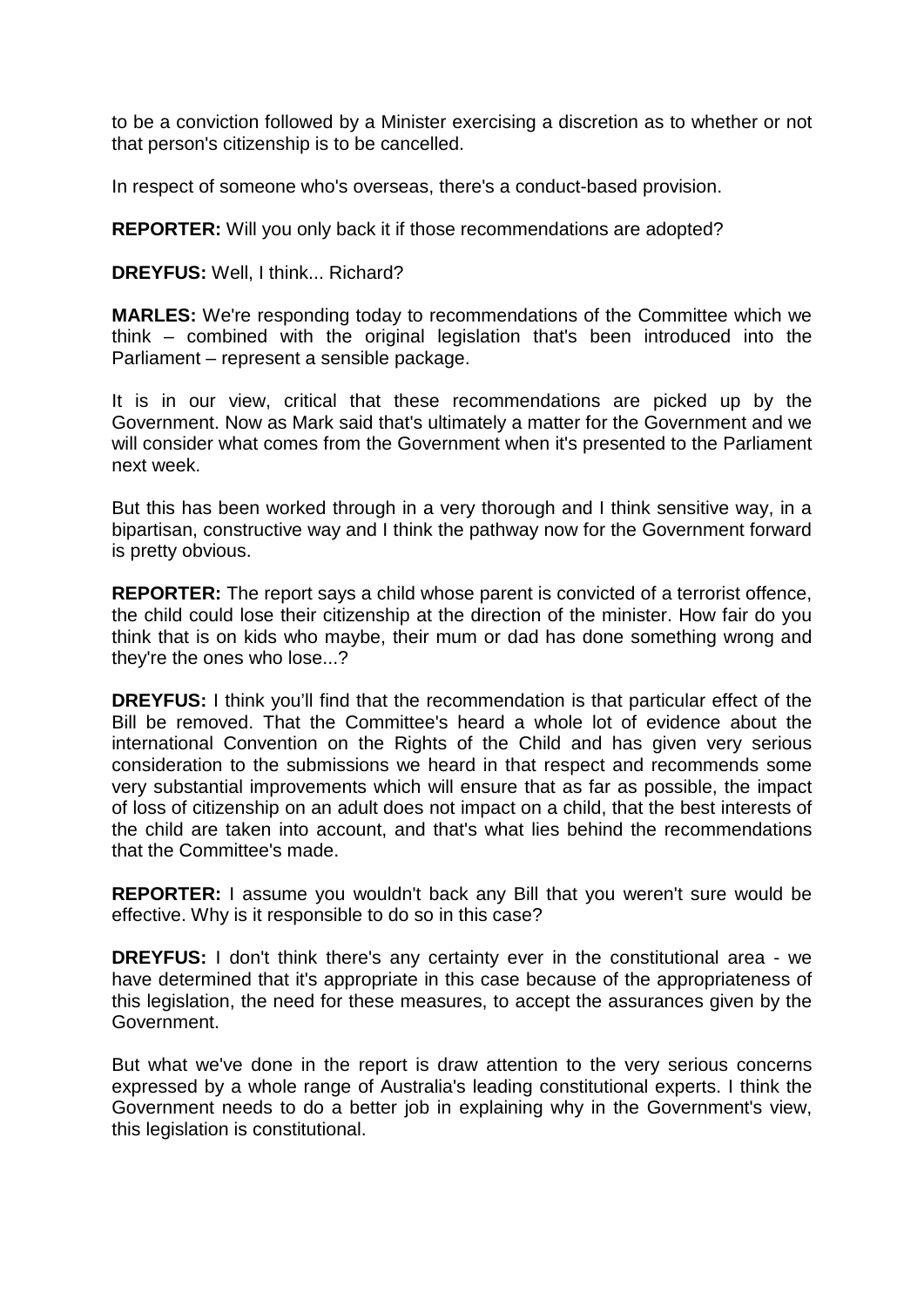It's not for the Opposition to go through this and explain. It's the Government that's bringing this legislation before the Parliament. It's the Government that's saying that it's confident in the constitutionality of the legislation.

I've got a long-term view that it's important that the public have confidence in all of our national security laws and it's very much the role of government to build that confidence which it can do in this case by explaining better why this legislation in the Government's view is constitutional.

**REPORTER:** [inaudible] stripping passports after they've already been convicted, say, 5-10 years ago, is that punishing them twice?

**DREYFUS:** This is an administrative consequence. The people concerned and you've heard from Dan Tehan at the earlier press conference, this is a recommendation of the Committee that there will be a applying narrow form of retrospectivity applying to a small number of people that have been convicted in the last ten years and who have been sentenced to more than ten years' imprisonment for the list of very serious terrorism offences.

So you can see immediately it's a very narrow application that's likely and what in effect the Committee is recommending is that – consistently with the notion that you renounce your allegiance to Australia if you commit a particular list of offences, and again the list of offences has been much reduced – then that renunciation of allegiance to Australia can be loss of something which leads to the loss of your citizenship.

So it's not going to be automatic. It will apply retrospectively to a small number of people who have already been sentenced to more than ten years' imprisonment for a terrorist offence and it will give to the Minister discretion to consider in current circumstances, having regard to the circumstances of the particular individual, having regard to Australia's current national security situation, whether or not that person should lose their citizenship.

**REPORTER:** How much room should there be for reasonable doubt when it comes to stripping citizenship based on affiliation with a terror group, and how much public accountability should there be for decisions based on that?

**DREYFUS:** We think there should be accountability and all of the recommendations of the Committee are directed to ensuring that there will be accountability, that there will be visibility of any use of ministerial power. The minister's going to be required – if these recommendations are accepted – to report publicly about the use of these powers and, of course, the recommendations say that there must be judicial review. It's essential that there be the possibility for anybody affected by the cessation of their citizenship to be able to go to a court to challenge that decision of a minister.

**REPORTER:** A US report suggests an Australian air strike against IS may have caused civilian casualties in Iraq. Do you think this is something the Government needs to be transparent about, given they're considering further action in Syria?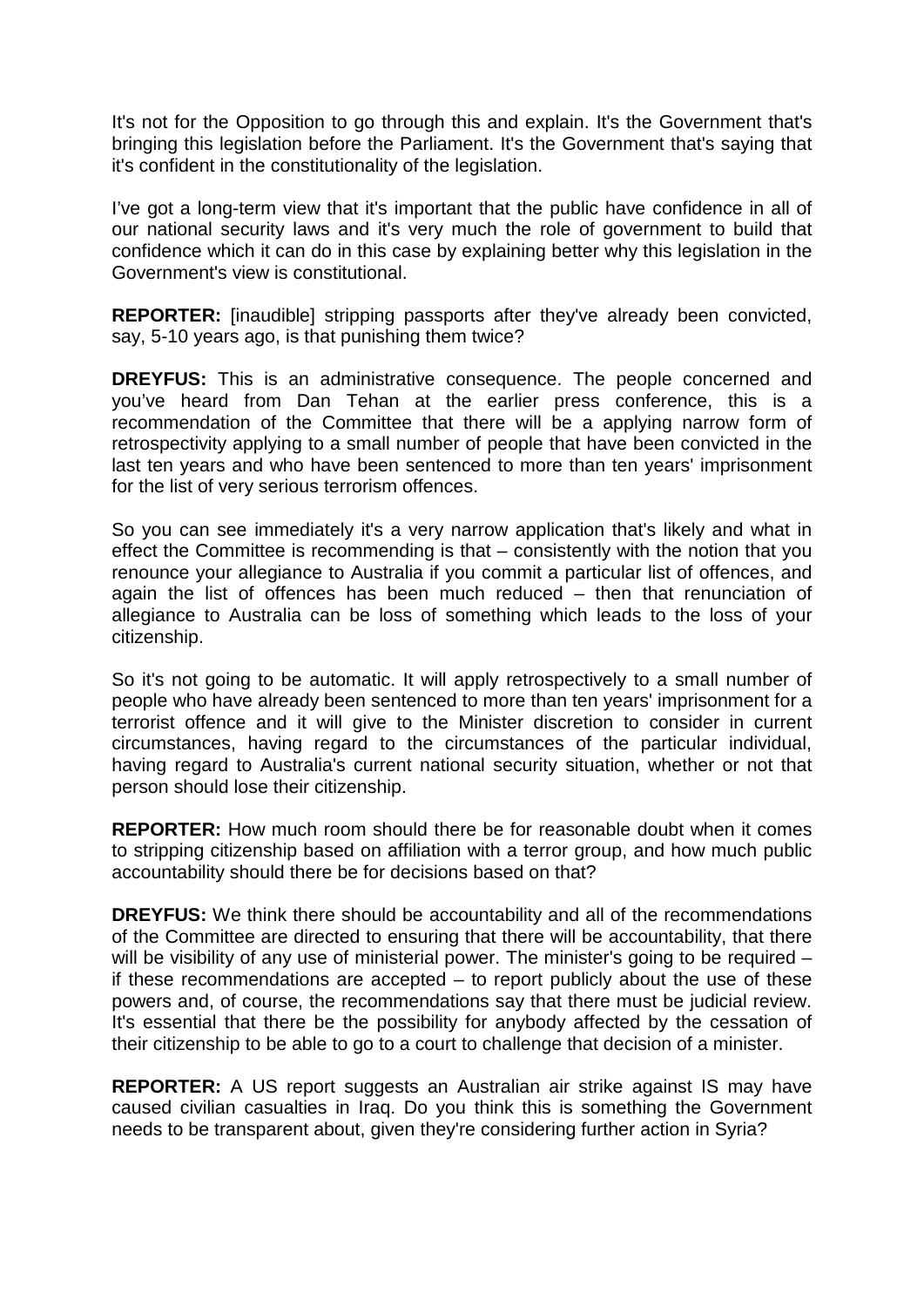**MARLES:** Well, look, we've seen those reports in the newspaper. We're unaware obviously of the precise circumstances of that and as we understand it, there has been no briefing as yet provided to the Opposition about this particular incident. I think in those circumstances it's obviously difficult to comment about it precisely. Clearly it's important that the way in which the Government goes about its business in Iraq and Syria is as transparent as possible and that's clearly the position of the Opposition.

**REPORTER:** Mr Marles, Barnaby Joyce has said today Australia should take more Syrian refugees, do you agree with his position?

**MARLES:** I would like to make some comments on the situation in Europe, so perhaps I might do that and then answer your question. What we're seeing transpire at the moment in Europe is an absolute tragedy and it reminds us that we are going through the period of greatest humanitarian need that the world has seen since the Second World War. The UNHCR estimates there are 59 million people in the world today who are displaced. And what that means is that we as a country need to play our part. We need to increase the commitment that we make to the way, to the issues that the world are facing.

Right now we have a government which to be frank has turned its back on the world's affairs. We have a government which has been cutting aid. We have a government who during this period of time has actually cut funding to the United Nations High Commissioner for Refugees. We have a government that when it came to office reduced Australia's humanitarian intake.

All of this is a disgrace. As people would be aware at the ALP national conference in July, we announced that in government we would make a significant increase of Australia's contribution to the United Nations' High Commissioner for Refugees - \$450 million commitment over a 3-year period which would place Australia within the top five contributors to the UNHCR. We'd also double our humanitarian intake.

What we've got at the moment is a Prime Minister who is only offering the world gratuitous three word slogans, which in Europe are treated as a joke, which are plainly ignorant and which leave our country embarrassed.

They simply need to do more. In terms of taking refugees from Syria, the starting point is we need a high humanitarian intake and that's Labor's position. We would take our advice from the UNHCR as to whether we take people from particular areas and in this particular circumstance that may well involve Syria given that Syria is right now the greatest contributor to the number of people who are displaced in the world today.

But the starting point is we actually need a government which is going to play its part internationally and I think that's what Australians would expect us to do at this time of enormous humanitarian need.

**REPORTER:** But to be frank, you'd turn back a boat full of Syrian refugees, wouldn't you?